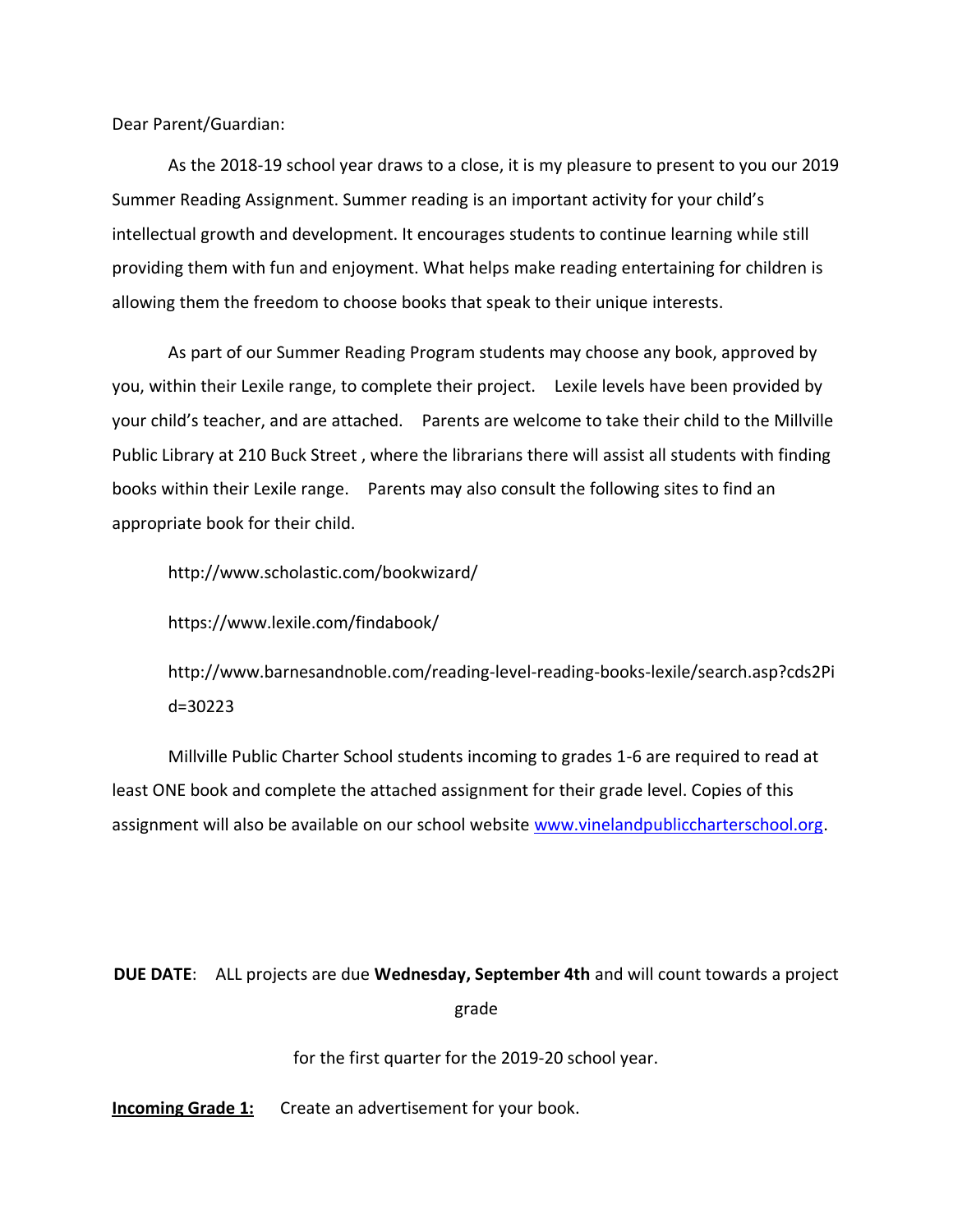- **Incoming Grade 2:** Complete your summer reading log and answer ONE of the following questions.
	- How are your feelings and the feelings of a character in your book alike? How are they different?
	- What questions did the book raise but did not answer?
- **Incoming Grade 3**: Create a Venn diagram to compare and contrast one of the characters in your book to another book you've read. Be sure to include the characters' traits, thoughts, and feelings.

**Incoming Grade 4:** Write a 5 paragraph summary of your book. It may be handwritten OR typed.

- Compare your book to another book you've read. Include key details such as characters, setting, important events, and central message or theme. (fiction)
- Include the main idea and key details. Explain how the details support the main idea. (informational)

**Incoming Grade 5:** Write a 5 paragraph summary of your book. It may be handwritten OR typed.

- Compare your book to another book you've read. Include key details such as characters, setting, important events, and central message or theme. Include evidence from the text. (fiction)
- Include the main idea and key details. Explain how the details support the main idea. Include evidence from the text.(informational)

**Incoming Grade 6:** Write a 5 paragraph summary of your book. It may be handwritten OR typed.

- Compare your book to another book you've read. Include key details such as characters, setting, important events, and central message or theme. Include evidence from the text. (fiction)
- Include the main idea and key details. Explain how the details support the main idea. Include evidence from the text.(informational)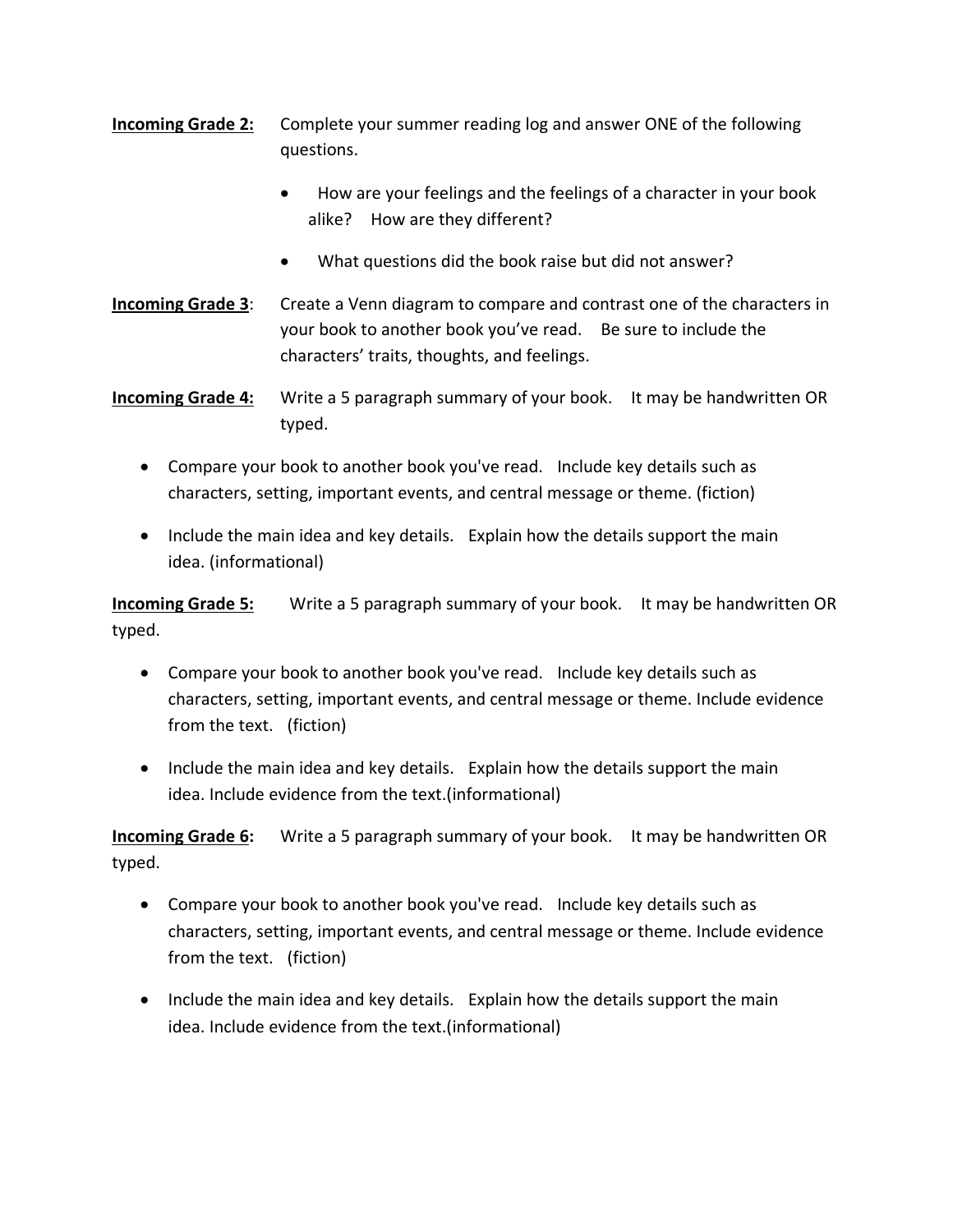Below is your child's Lexile level. Please use this information in order to be sure that your child is choosing an appropriate book for their summer reading assignment. Parents are welcome to take their child to the Vineland Public Library at 1058 East Landis Avenue, where the librarians there will assist all students with finding books within their Lexile range. Parents may also consult the following sites to find an appropriate book for their child.

http://www.scholastic.com/bookwizard/

https://www.lexile.com/findabook/

http://www.barnesandnoble.com/reading-level-reading-books-lexile/search.asp?cds2Pi d=30223

Student Name: \_\_\_\_\_\_\_\_\_\_\_\_\_\_\_\_\_\_\_\_\_\_\_\_\_\_\_\_\_

Student Lexile Level: \_\_\_\_\_\_\_\_\_\_\_\_\_\_\_

DUE DATE: ALL projects are due **Wednesday, September 4th** and will count towards a project grade for the first trimester for the 2019-20 school year.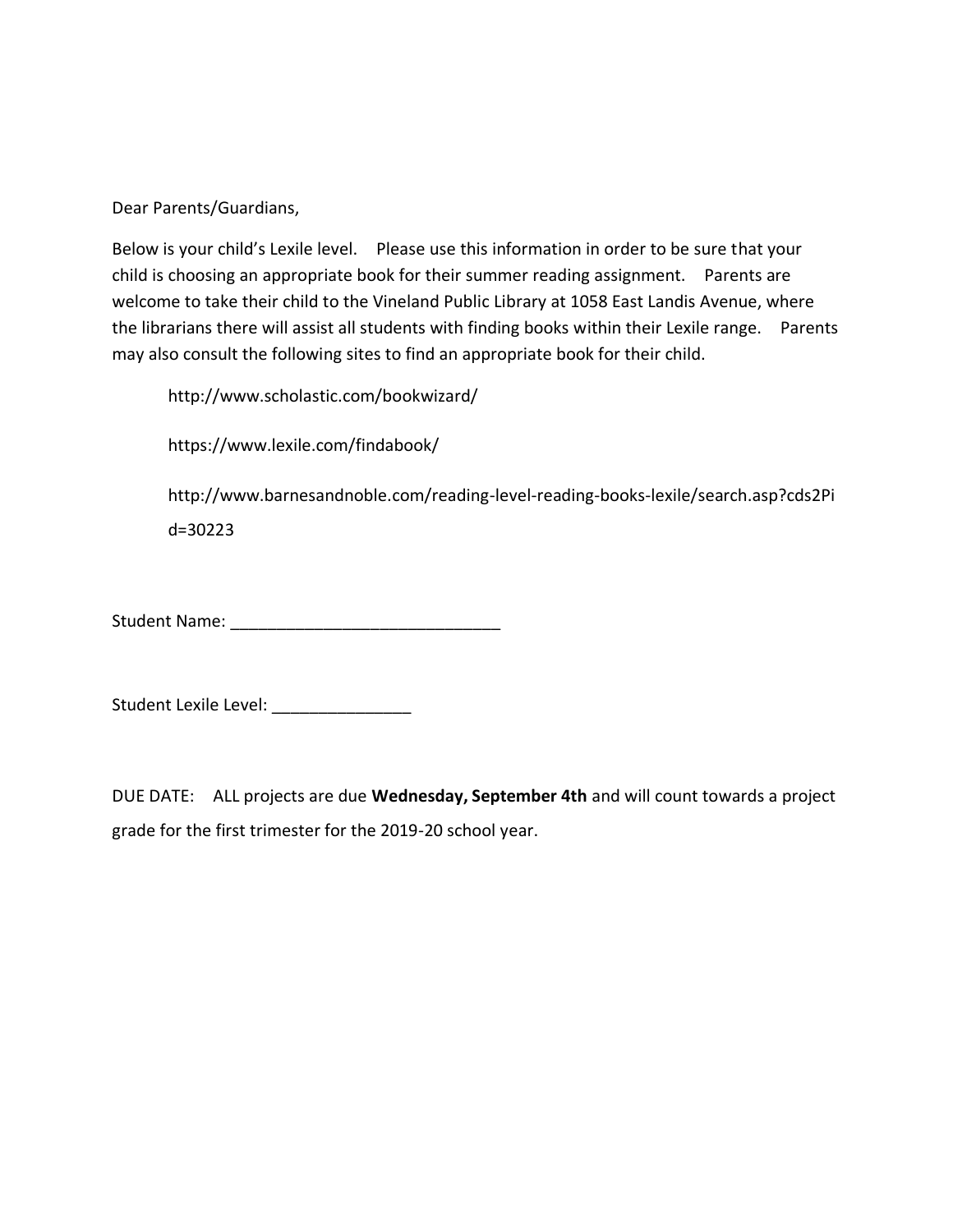As the 2018-2019 school year draws to a close, it is my pleasure to present to you our 2019 Summer Reading Assignment. Summer reading is an important activity for your child's intellectual growth and development. It encourages students to continue learning while still providing them with fun and enjoyment. What helps make reading entertaining for children is allowing them the freedom to choose books that speak to their unique interests.

Millville Public Charter School students entering grade 7 are required to choose TWO (2) books, from the list provided, complete the "Summer Reading Information Sheet" for both books, and choose ONE (1) project to complete from the list below.

These books can be found at the Millville Public Library at 210 Buck Street as well as surrounding library systems (Vineland and Bridgeton).

**DUE DATE:** ALL projects will be due **Wednesday, September 4th** and will count towards a project grade for the first quarter for the 2019-20 school year.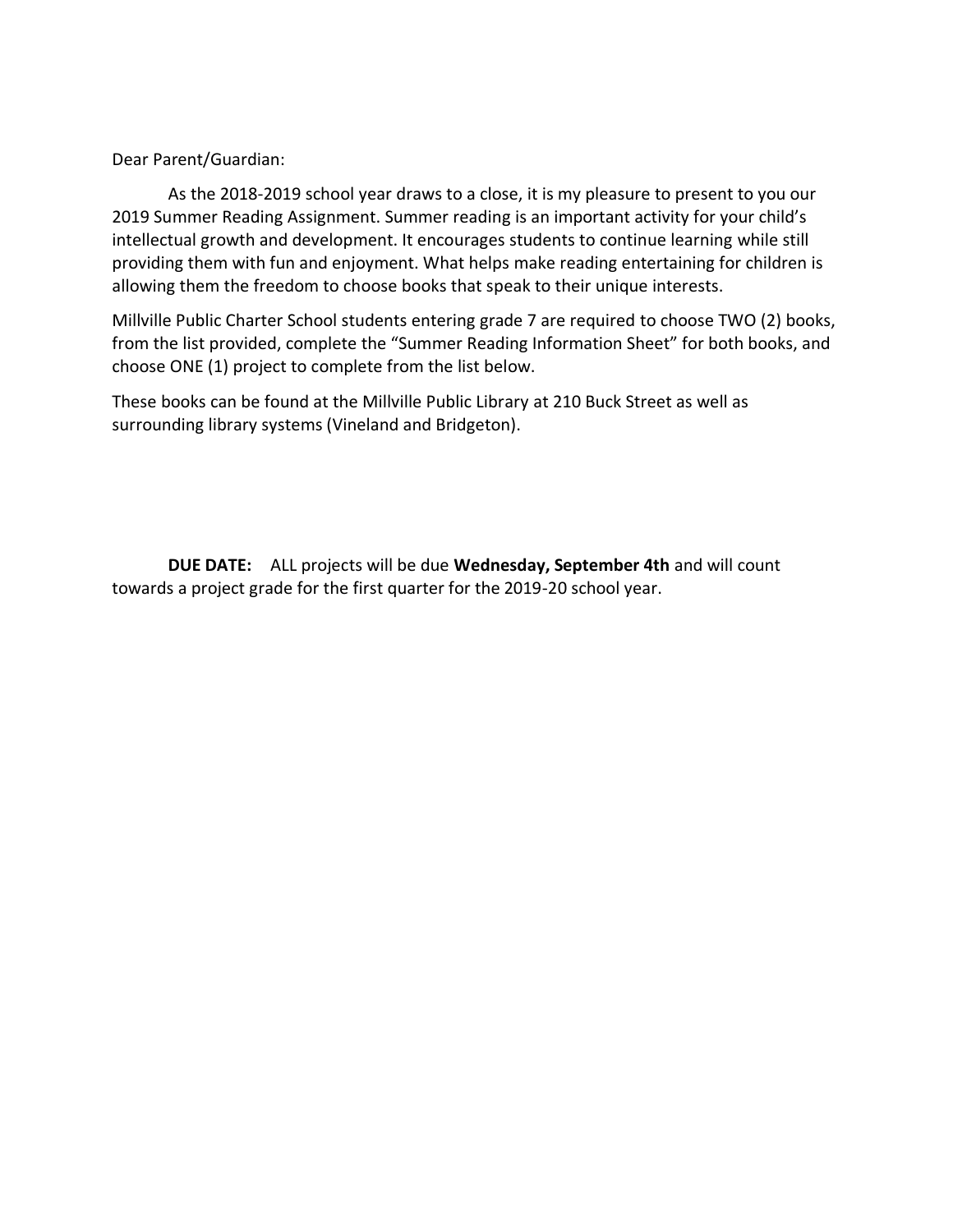# **SUMMER READING DIRECTIONS:**

1. READ A MINIMUM OF *TWO* BOOKS SELECTED FROM THE ATTACHED LIST.

2. COMPLETE AN INFORMATION SHEET FOR EACH BOOK (Found on the last pages of this packet.)

3. COMPLETE ONE PROJECT BASED ON ONE OR BOTH BOOKS.

For the  $7<sup>th</sup>$  Grade Summer Reading Assignment, we have complied a list of novels, many recommended by students, with a variety of reading levels and subject matter. I encourage all students and their parents or guardians review this list before making their book selection. Most books are readily available and can be checked out from your local library. After reading the books, students will complete the information sheet about each book. Finally, students will create a project inspired from their reading. Carefully review the criteria and the variety of project suggestions that are provided. All students will have the opportunity to present their projects during the first week of school in September. Projects will count as a project grade for the 1st term. All projects are due to your homeroom teacher by **Wednesday, September 4th.** 

# **PROJECT SUGGESTIONS**

- Comic Book Write a comic book version of the book.
- Children's Story Turn the book(s) you read into a children's story with illustrations.
- Educational Packet Create an educational packet with classroom activities.
- Review Write a review; include your opinions and recommendations.
- Journal Write a journal about the main characters experiences.
- Model Create a "to scale" model about your book.
- News Story Write a front- page news story about an important incident from the book. *Make sure to include the "who, what, where, when, and why" in your opening. Then draw a "photo" to accompany your story.*
- Board Game Create a board game or computer game based on characters or events from the book. Include clearly written instructions, and any game pieces needed to play.
- Cast Characters Put together a cast for the film version of the book. Explain why you selected each cast member.
- Collage Using words and pictures cut out magazines, newspapers, as well as paint or draw to create a collage illustrating the plot, theme, characters, or setting from the book.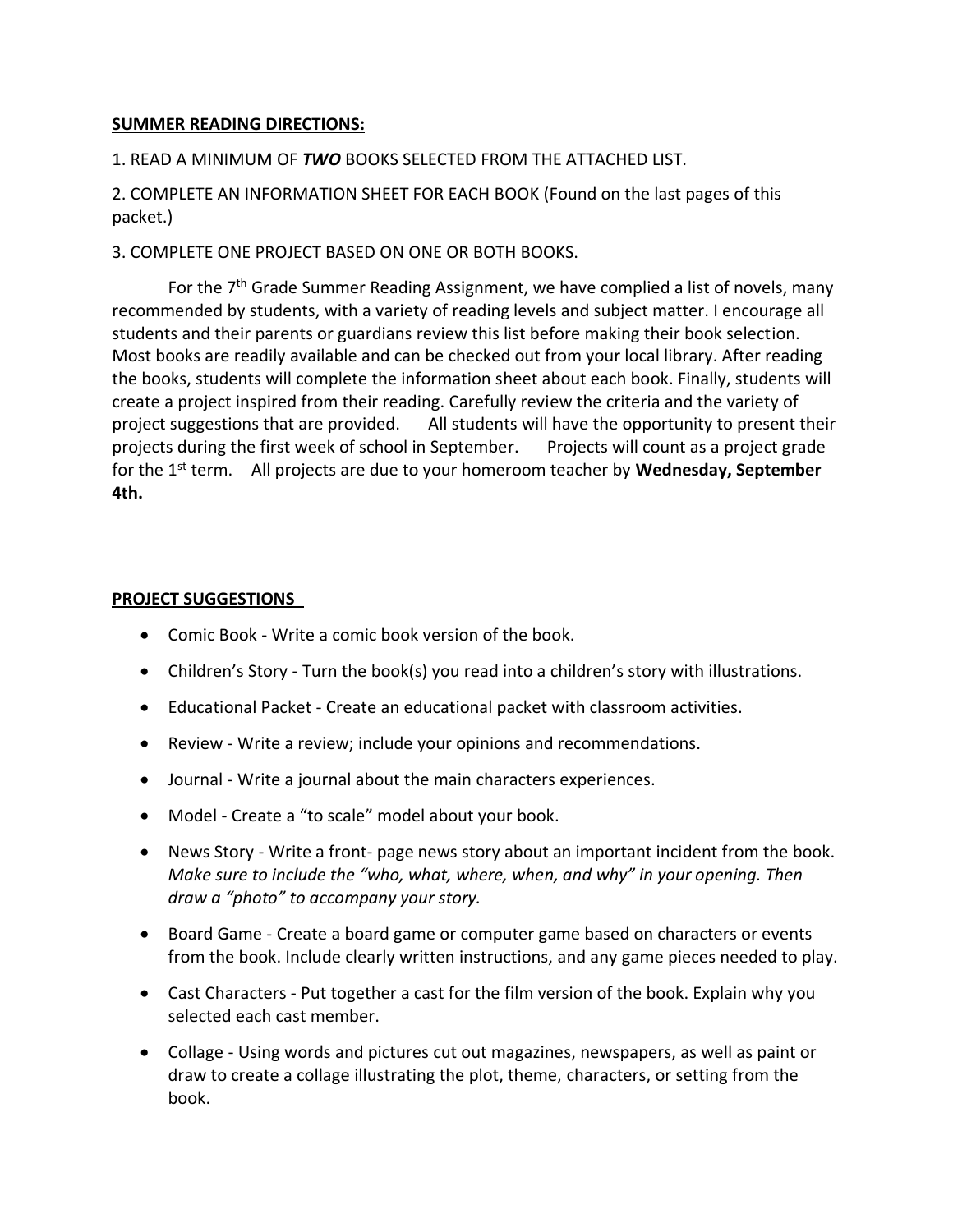• Video/ Commercial Record and create a video about the book.

Dear Seventh Grade Reader,

The summer is a time when most of us take a break from school, but we shouldn't take a break from reading. Please look over this extensive list and select two books from the summer reading list on the following pages.

## Happy Reading!

## **Book List**

London, Jack – White Fang

*Jack London's famous tale of dogs, the wilderness, and the fight for survival.*

#### Montgomery, Lucy M. - Anne of Green Gables Series

*Eleven-year old Anne is a feisty young girl who must find a way to win the right to stay at Green Gables. Her adventurous spirit leads her through many mishaps and growing experiences as each book in the series shows her progression.*

#### Rawls, Wilson - Where the Red Fern Grows

*The exciting adventures of a young boy and his two coonhounds, Little Anne and Old Dan, unfold in this heartwarming story.*

Stevenson, Robert Louis - Treasure Island

*A beloved classic about pirates, buried treasure, and buccaneers.*

#### Anderson, Laurie Halse - Fever, 1793

*During the summer of 1793, fever breaks out in Philadelphia. Fourteen-year-old Mattie Cook, who lives with her mother and grandfather at the coffee shop they own, is forced to flee the city to avoid the sickness. She encounters problems along the way, and is forced to make some grown-up decisions to save her family and the business.*

#### De Soto, Gary - Baseball in April

*A collection of eleven short stories focusing on everyday adventures of Hispanic young people growing up in Fresno, California.*

### Hiaasen, Carl - Scat

*During a field trip, a wildfire breaks out, and much feared science teacher Mrs. Starch vanishes. The school gets a letter stating she is away on a family emergency, but no one believes that. There is suspicion that bad boy Duane "Smoke" Scroud is to blame for both the fire and disappearance. A funny, environmentally savvy thriller. Other books by Carl Hiaasen Flush, Hoot, and Chomp.*

### Park, Linda Sue - Project Mulberry

*This delightful book explores prejudice, patriotism, and conservation within a family and friendship story that keeps you engaged throughout the book.*

#### Spinelli, Jerry - Maniac Magee

*Jeffrey "Maniac" Magee is orphaned and finds himself in Two Mills, where he becomes a local legend while trying to find a home. He has amazing athletic abilities, runs everywhere he goes, and is allergic to pizza. Innocently, he crosses between the two segregated parts of the town, the White East end and the Black West end, making friends and enemies in both.*

Urban, Linda - A Crooked Kind of Perfect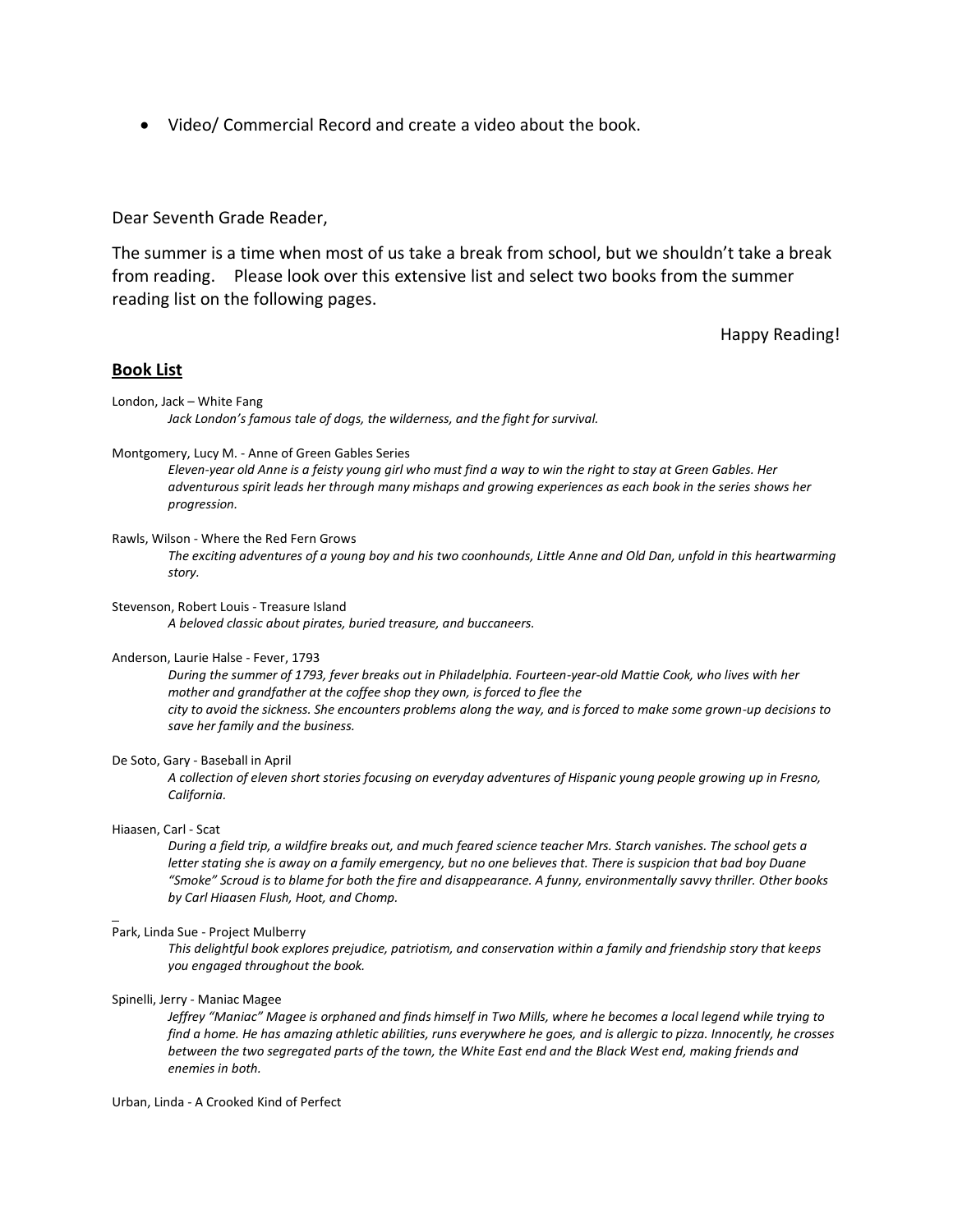*A sweet and poignant story about a girl's dream of becoming a concert pianist and the reality that she must embrace.*

#### Jeanne Duprau - City of Ember

*In the year 241, 12-year-old Lina trades jobs on Assignment Day to be a Messenger to run to new places in her*  decaying but beloved city, perhaps even to glimpse Unknown Regions. Continue following the future adventures in the *rest of this 4-part series.*

#### Rowling, J.K – Harry Potter Series

*After 10 miserable years with his aunt and uncle, Harry Potter is invited to attend Hogwarts School of Witchcraft and Wizardry. Each book follows another year in Harry's education while more of his frightening destiny is revealed.*

#### Bloor, Edward - Tangerine

*When a boy who is legally blind moves to a new town, he uses his inner senses to overcome his disability and succeed at soccer.*

#### Dent, Jim - Twelve Mighty Orphans

*In this true account, the author tells the story of Coach Rusty Russell and how he molded a group of orphans from Fort Worth, Texas, into one of the toughest football teams in the state. The Mighty Mites, as they came to be known, reached the Texas state semi-finals three times and the championship once.*

#### FitzGerald, Dawn - Soccer Chick Rules

*When the middle school threatens to stop funding sports programs, Tess takes quick action to protect the games she loves.*

#### Hobbs, Will - Leaving Protection

*After landing a desired job on a fishing vessel, a 16-year-old boy must face a captain who will do anything to find a buried treasure, and Mother Nature who tries to throw them off course.*

#### Herriot, James - All Creatures Great and Small

*A delightful collection of the adventures of an English veterinarian. A must read for animal lovers!*

#### Tougias, Mike - The Finest Hours: The True Story of a Heroic Sea Rescue

*On the night of February 18, 1952, during one of the worst winter storms that New England has ever seen, two oil tankers just off the shore of Cape Cod were torn in half by the force of the storm. This is the story of the harrowing Coast Guard rescue on how four men in a tiny boat overcame insurmountable odds to save more than 30 stranded sailors in the middle of a Nor'easter.*

## Choldenko, Gennifer - Al Capone Shines My Shoes

*In the sequel to Al Capone Does My Shirts, Moose Flanagan, who lives on Alcatraz along with his family and the families of the other prison guards, is frightened when he discovers that noted gangster Al Capone, a prisoner there, wants a favor in return for the help that he secretly gave Moose. (YA FIC Choldenko, YAP Cho & AUD CD YA FIC Choldenko)*

#### Collins, Suzanne - Gregor the Overlander

*When 11-year-old Gregor and his two-year-old sister are pulled into a strange underground world, they trigger an epic battle involving men, bats, rats, cockroaches, and spiders while on a quest foretold by ancient prophecy. (J FIC Collins & J AUD CD FIC Collins)*

#### Flanagan, John - Ruins of Gorlan

*When 15-year-old Will is rejected by battleschool, he becomes the reluctant apprentice to the mysterious Ranger Halt, and winds up protecting the kingdom from danger. This is the first book in the Ranger's Apprentice series. (J FIC Flanagan)*

#### Gaiman, Neil - Graveyard Book

*Nobody Owens is a normal boy, except that he has been raised by ghosts and other denizens of the graveyard. (J FIC Gaiman)*

#### Flores-Galbis - 90 Miles to Havana

*When unrest hits the streets of Havana, Cuba, Julian's parents must make the heartbreaking decision to send him and his two brothers away to Miami via the Pedro Pan operation. But when the boys get to Miami, they are thrust into a*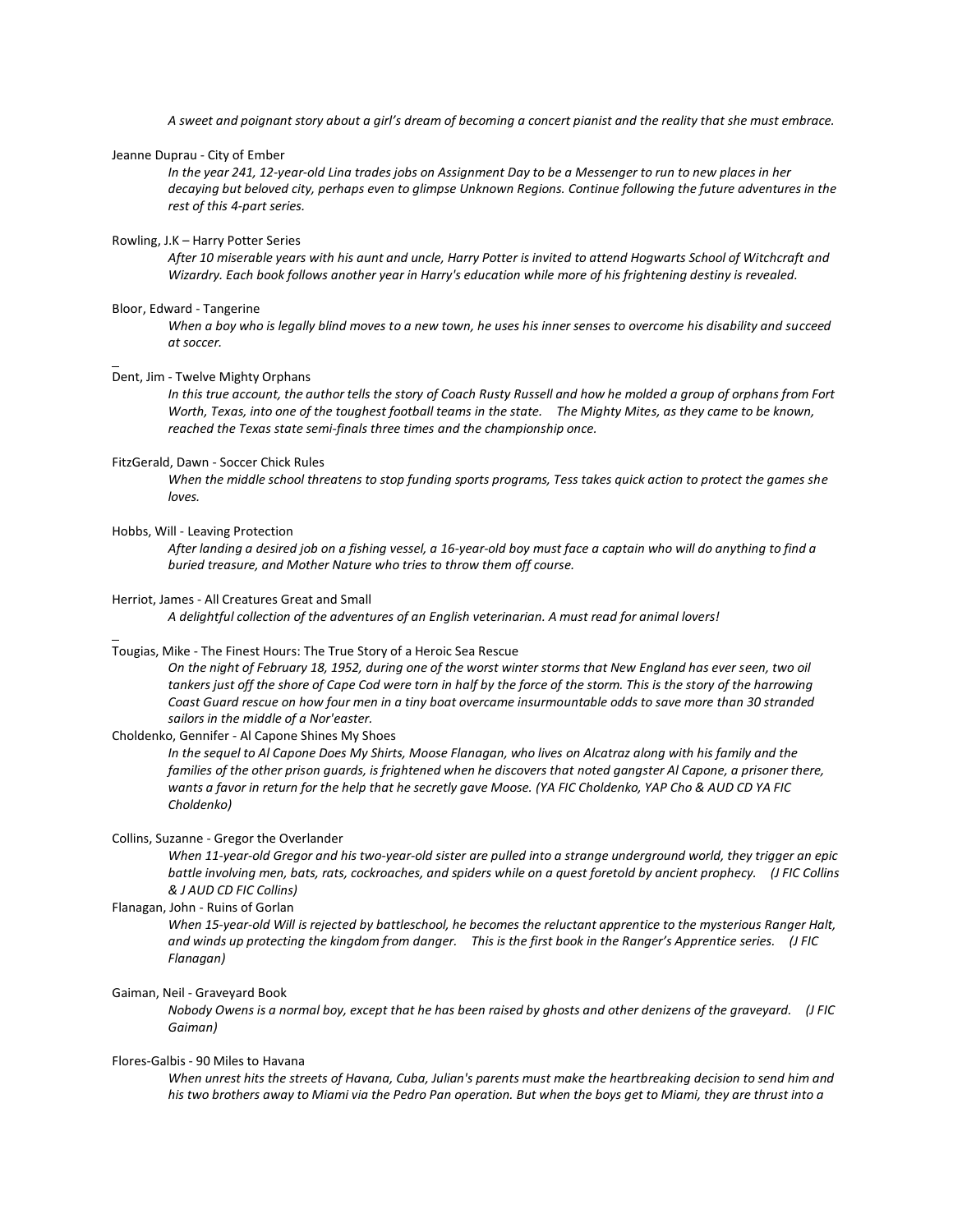*world where bullies seem to run rampant and it's not always clear how best to protect themselves. (J FIC Flores-Galbis)*

#### Funke, Cornelia - Reckless

*Jacob and Will Reckless have looked out for each other ever since their father disappeared, but when Jacob discovers a magical mirror that transports him to a warring world populated by witches, giants, and ogres, he keeps it to himself until Will follows him one day, with dire consequences. (J FIC Funke & J AUD CD FIC Funke)*

#### Gutman, Dan - Honus and Me

*When Joe Stoshack gets a job cleaning old Miss Young's attic, he's not too happy about it. The place is filled with tons of worthless trash, and he's only getting paid \$5 for hauling it out. Suddenly Joe finds a little piece of cardboard. He's holding the world's most valuable baseball card. Joe is rich–really rich–but it's more than that. Suddenly, Joe is face-to-face with the player on the card. He's able to travel through time with one of the greatest ballplayers who ever lived. If you have a favorite baseball player, try one of Dan Gutman's other Baseball Card Adventure books: Jim & Me; Satch & Me; Abner & Me; Shoeless Joe & Me; Mickey & Me; Babe & Me; or Jackie & Me (J FIC Gutman)*

#### Downing Hahn, Mary - All the Lovely Bad Ones

*After learning their grandmother's inn is haunted, Travis and Corey decide to do some "haunting" of their own. Before long, their supernatural pranks have tourists flocking to the inn. They soon learn that they aren't the only "ghosts" at the inn. Their pranks have awoken the local ghosts who refuse to "rest in peace." (J FIC Hahn)*

#### Hesse, Karen - Out of the Dust

*In a series of poems, fifteen-year-old Billie Jo relates the hardships of living on her family's wheat farm in Oklahoma during the dust bowl years of the Depression. (J FIC Hesse, JPB H & J AUD CD FIC Hesse)*

#### Hoose, Phillip - Claudette Colvin: Twice Toward Justice

*Nine months before Rosa Parks triggered the bus boycott in Montgomery, Alabama, by refusing to give up her seat to a white passenger, 15-year-old Claudette Colvin let herself be arrested and dragged off the bus for the same reason. Colvin played a central role in the city's civil rights drama, but her story has been largely lost to history. (J 323.092 Hoo)*

#### Binny for Short by Hilary McKay

*Eleven-year-old Binny struggles to cope with her father's death and the loss of her beloved dog while she adjusts to a new home that might be haunted by her horrible Aunt Violet. (J FIC McKay)*

#### Reynolds Naylor, Phyllis - Faith, Hope and Ivy June

*Ivy June Mosley and Catherine Combs participate in a school exchange program where each girl spends two weeks in the other's home and school. Ivy June, who lives in the mountains of Kentucky where most of the residents have no phone service or bathrooms and many of the men work in the coal mines, spends two weeks in Lexington at Catherine Comb's middle class house and goes to her private girls' school. The two overcome many stereotypes and become very good friends. (JPB N & J AUD CD FIC Naylor)*

#### Maximum Ride series by James Patterson

*Meet 14-year-old Maximum Ride, or Max for short , and the rest of her flock, Fang, Iggy, Nudge, Gasman and Angel in book one, Maximum Ride: The Angel Experiment. Max and her flock are just like ordinary kids, only they have wings and can fly. After the mutant Erasers abduct Angel, the youngest member of their group, the "birdkids," who are the result of genetic experimentation, take off in pursuit and find themselves struggling to understand their own origins and purpose. (YA FIC Patterson)*

#### Red Pyramid, The by Rick Riordan

*Egyptologist Dr. Julius Kane accidentally unleashes the Egyptian god Set, who banishes the doctor to oblivion and forces his two children to embark on a dangerous journey to save him. (J FIC Riordan)*

#### Serpent's Shadow, The by Rick Riordan

*Carter and Sadie prepare for the ultimate confrontation with the chaos snake Apophis at the same time the House of Life magicians launch a civil war, compelling the Kanes to tap the power of an ancient spell in the third book of The Kane Chronicles. (J FIC Riordan)*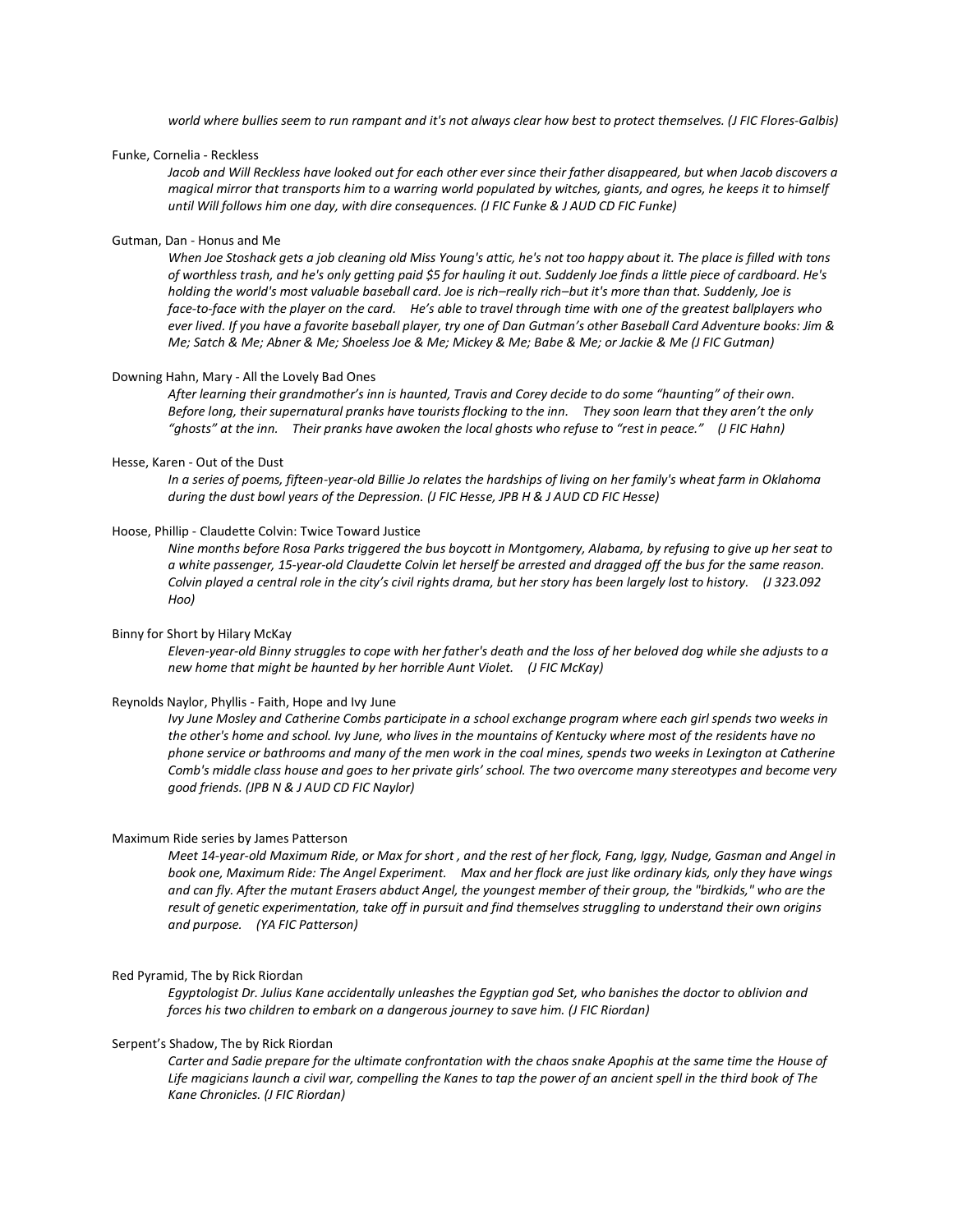#### Throne of Fire, The by Rick Riordan

*In the sequel to The Red Pyramid, Carter Kane and his sister must prevent the chaos snake Apophis from breaking free in a few days' time or the world will come to an end. To have any chance of battling these Forces of Chaos, the Kanes must revive the sun god Ra. (J FIC Riordan)*

## Schwa Was Here, The by Neal Shusterman

*A Brooklyn eighth-grader nicknamed Antsy befriends the Schwa, an "invisible-ish" boy who is tired of blending into his surroundings and going unnoticed by nearly everyone. (J FIC Shusterman & J AUD CD FIC Shusterman)*

#### Countdown by Deborah Wiles

*The fearful events of the 1962 Cuban Missile Crisis are witnessed by 11-year-old Franny, who finds her life and perspectives changing throughout the course of a week that is also marked by difficult family issues. (YA FIC Wiles & AUD CD YA FIC Wiles)*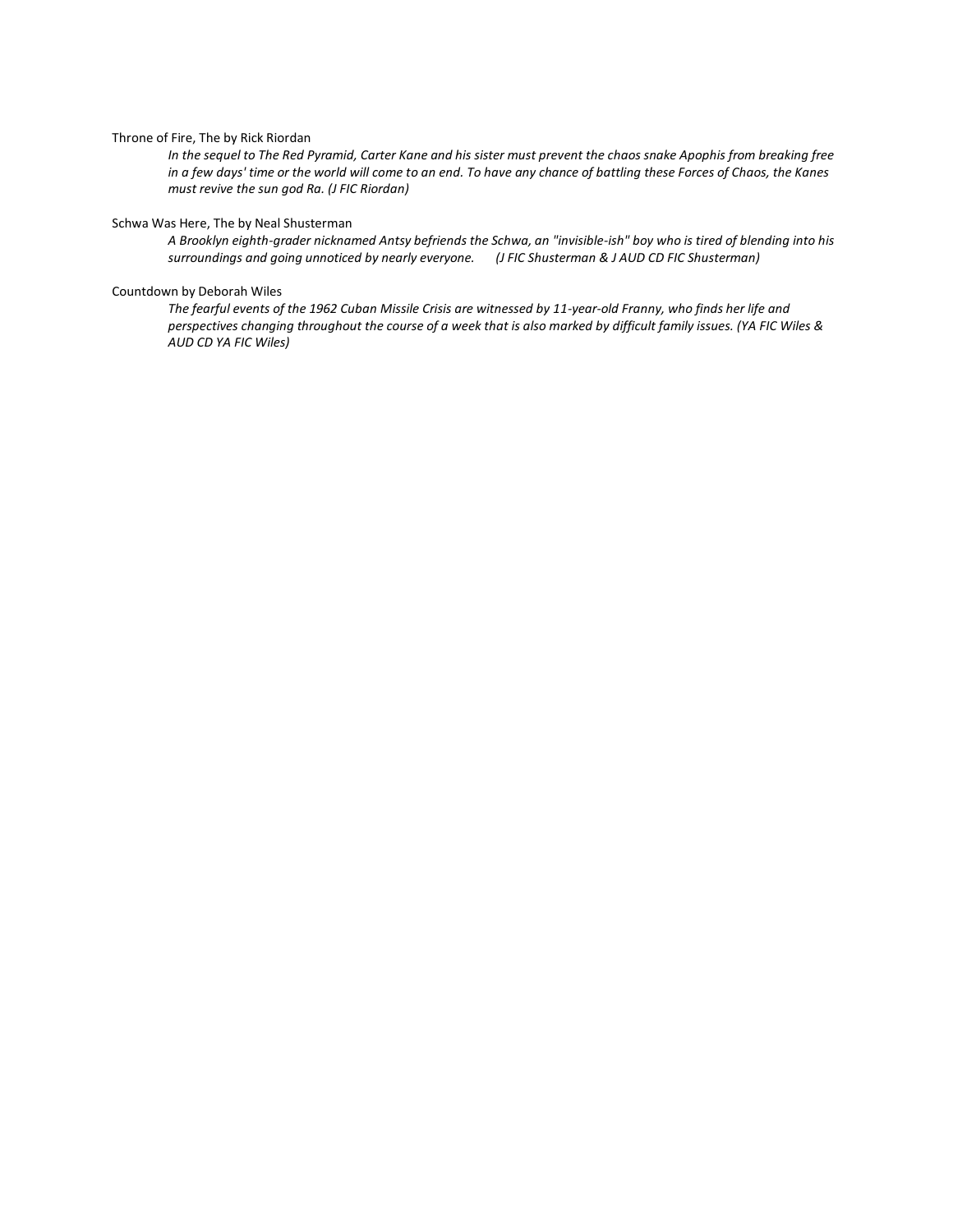# **SUMMER READING INFORMATION SHEET**

Directions: Please complete an information sheet for EACH of the books you selected for Summer

Reading.

YOUR NAME \_\_\_\_\_\_\_\_\_\_\_\_\_\_\_\_\_\_\_\_\_\_\_\_\_\_\_\_\_\_\_\_\_\_\_\_\_\_\_\_\_\_\_\_\_

TITLE OF BOOK \_\_\_\_\_\_\_\_\_\_\_\_\_\_\_\_\_\_\_\_\_\_\_\_\_\_\_\_\_\_\_\_\_\_\_\_\_\_\_\_\_\_\_

AUTHOR \_\_\_\_\_\_\_\_\_\_\_\_\_\_\_\_\_\_\_\_\_\_\_\_\_\_\_\_\_\_\_\_\_\_\_\_\_\_\_\_\_\_\_\_\_\_\_\_\_

- Do you think the title fits the book? Why or why not? Can you think of a better title?
- Choose one of these two starters and complete it below: If I could be any character in the book, I would be \_\_\_\_\_\_\_\_\_\_\_\_\_\_\_\_\_\_\_\_\_\_\_\_\_\_\_\_\_ because… or When I finished the book I still wondered ….
- How did the book relate to you? Was there a favorite chapter, or quote that appealed to you? Did you learn something new? Explain.
- What is the opening sentence in the book? How does it relate to the book?
- Was there a connection between the two books you read?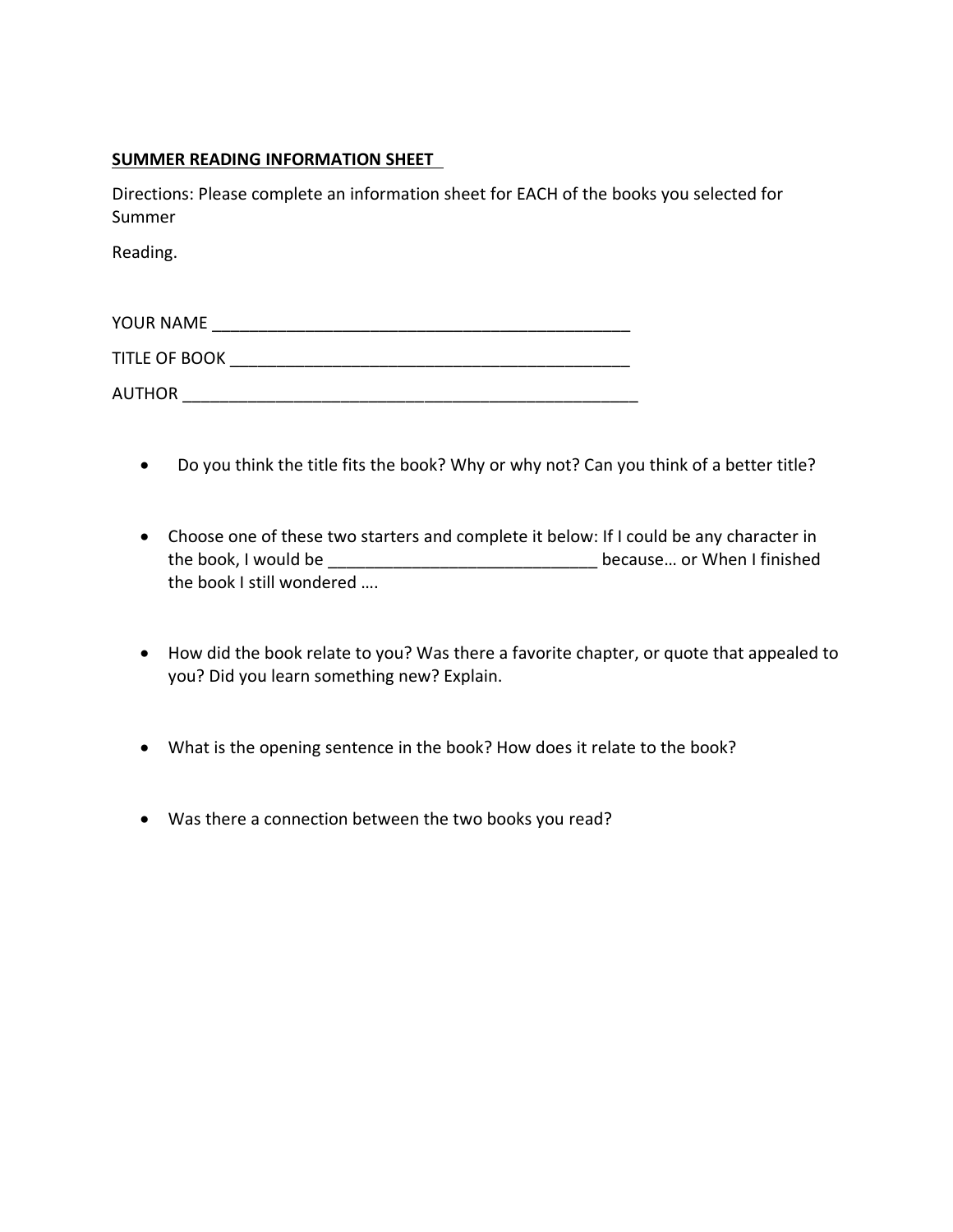As the 2018-19 school year draws to a close, it is my pleasure to present to you our 2019 Summer Reading Assignment. Summer reading is an important activity for your child's intellectual growth and development. It encourages students to continue learning while still providing them with fun and enjoyment. What helps make reading entertaining for children is allowing them the freedom to choose books that speak to their unique interests.

Millville Public Charter School students entering grade 8 are required to read The Outsiders by S.E. Hinton. The required book must be read during the summer in preparation for a mini-unit which will be introduced by the 8<sup>th</sup> grade Language Arts Literacy teacher at the beginning of the 2019-2020 school year. The length of the unit will be conducted during the first week of school and will be preceded by an assessment.

Students have the option to read a second book from our suggested book list and complete a project for **extra credit** towards a project grade for the 1<sup>st</sup> quarter. Extra credit projects are due **Wednesday, September 4th.**

Happy Reading!

## **SUMMER READING DIRECTIONS:**

1. Please read the required book, THE OUTSIDERS by S.E. HINTON. This book can be found at the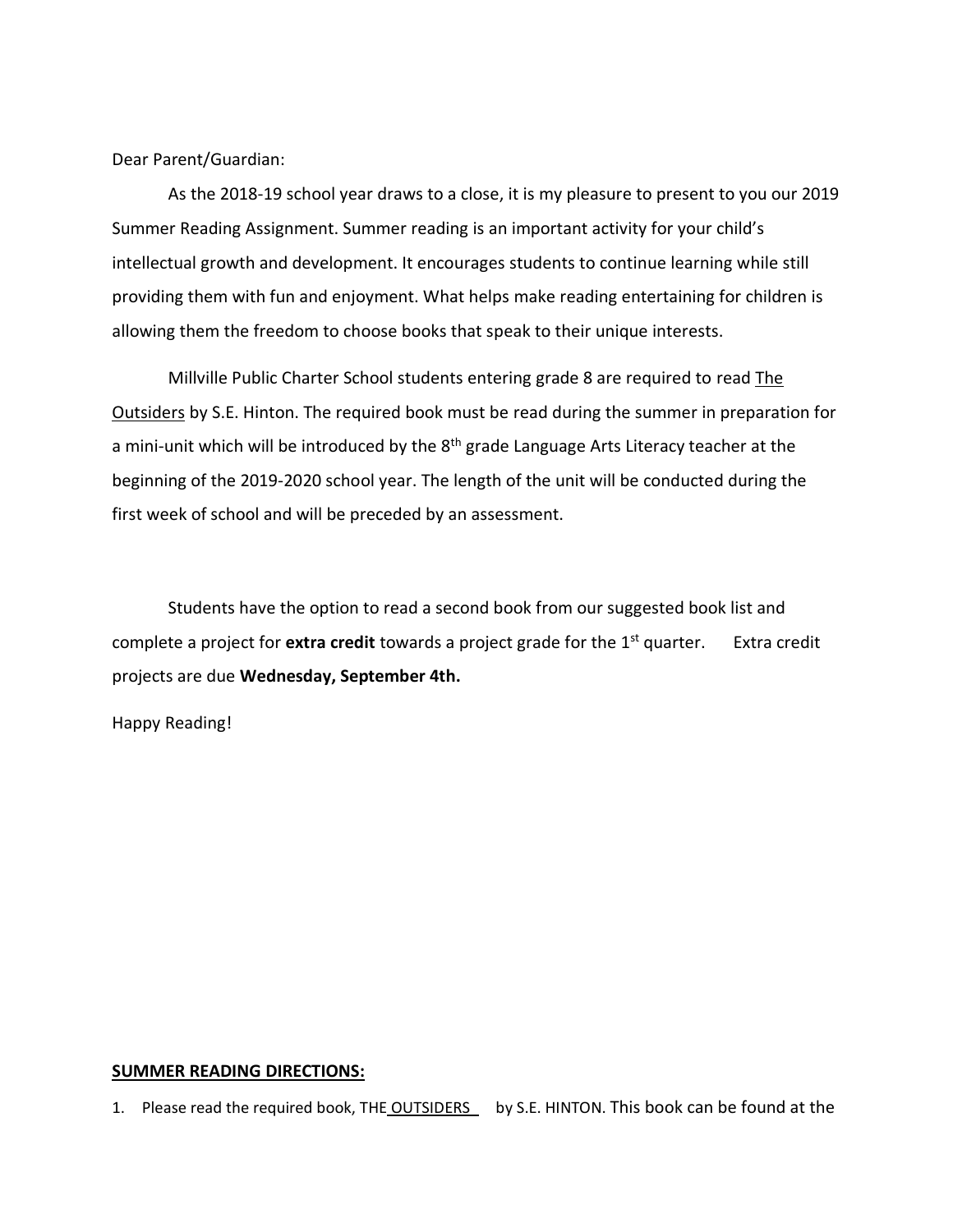Millville Public Library at 210 Buck Street as well as surrounding library systems (Vineland and Bridgeton).

2. Complete a project from the suggested summer reading book list for extra credit.

For the 8<sup>th</sup> Grade Summer Reading Extra Credit Assignment, we have complied a list of novels, many recommended by the local librarian, with a variety of reading levels and subject matter. I encourage all students and their parents or guardians review this list before making their book selection. Most books are available and can be checked out from your local library. After reading the books, students can create a project inspired from their reading. Carefully review the criteria and the variety of project suggestions that are provided. All participating students will have the opportunity to present their extra credit projects during the week of **Wednesday, September 4th.** Projects will count as an extra credit project grade for the  $1<sup>st</sup>$  trimester. All projects are due to your homeroom teacher by **Wednesday, September 4th.** 

# **EXTRA CREDIT PROJECTS**

• Novel Playlist: Produce a playlist of at least 5 musical selections that reflect any of the following and briefly explain why you choose the song and how it connects to your novel.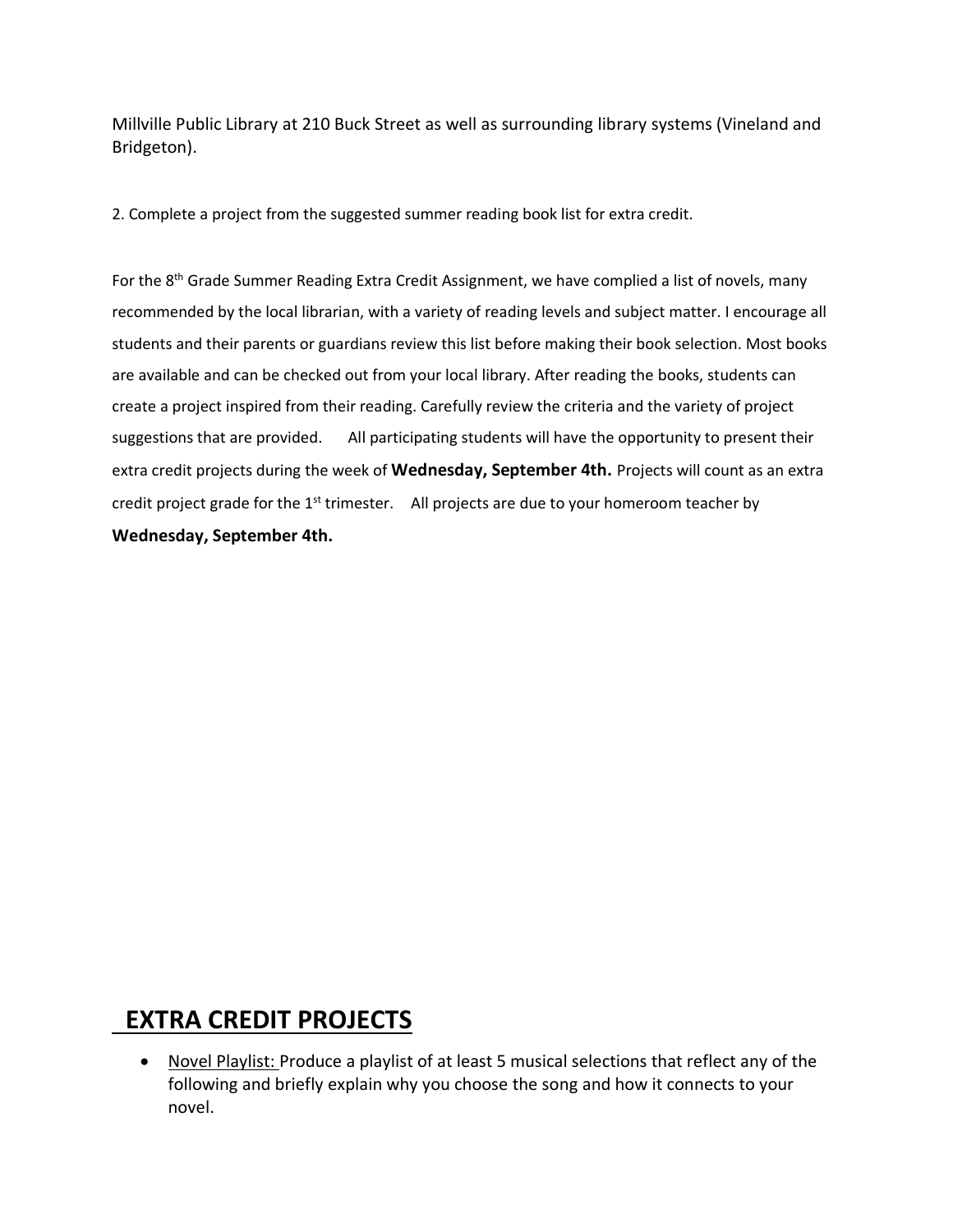Theme Main idea Author's purpose/perspective/character's life

- Facebook Page: Create a pretend Facebook page for the main character. Include the groups the character would join, provide three status updates, identify 5 people the character would choose as friends and justify your choices for the characters with brief explanation using text evidence. *\*The template for this can be downloaded from our school website.*
- Inside /Out Character Study Identify and discuss the external and internal attributes in a character that you have chosen. Discuss how these attributes affect the decisions that the character makes throughout novel.
- Change the ending Write a one page different ending to your novel.
- You Magically Become a Character in Your Novel Pretend you could magically enter your novel. Write a short essay explaining what event, setting or conflict you would enter and why. How would your being there change the story? How would you connect yourself to the characters? Minimum: three paragraph entry.
- Book review

Write a pretend review of your novel for Amazon.com. Give two opinions about the novel and cite examples using quotations from the novel to support your opinion. Include supporting details explaining why you would recommend this novel and to what audience you think the novel is written for. Minimum: three paragraph entry.

REQUIRED READING: The Outsiders-S.E. Hinton

SUGGESTED READING:

*Hoops- Walter D. Myers*

*Artemus Fowl-Eoin Colfer*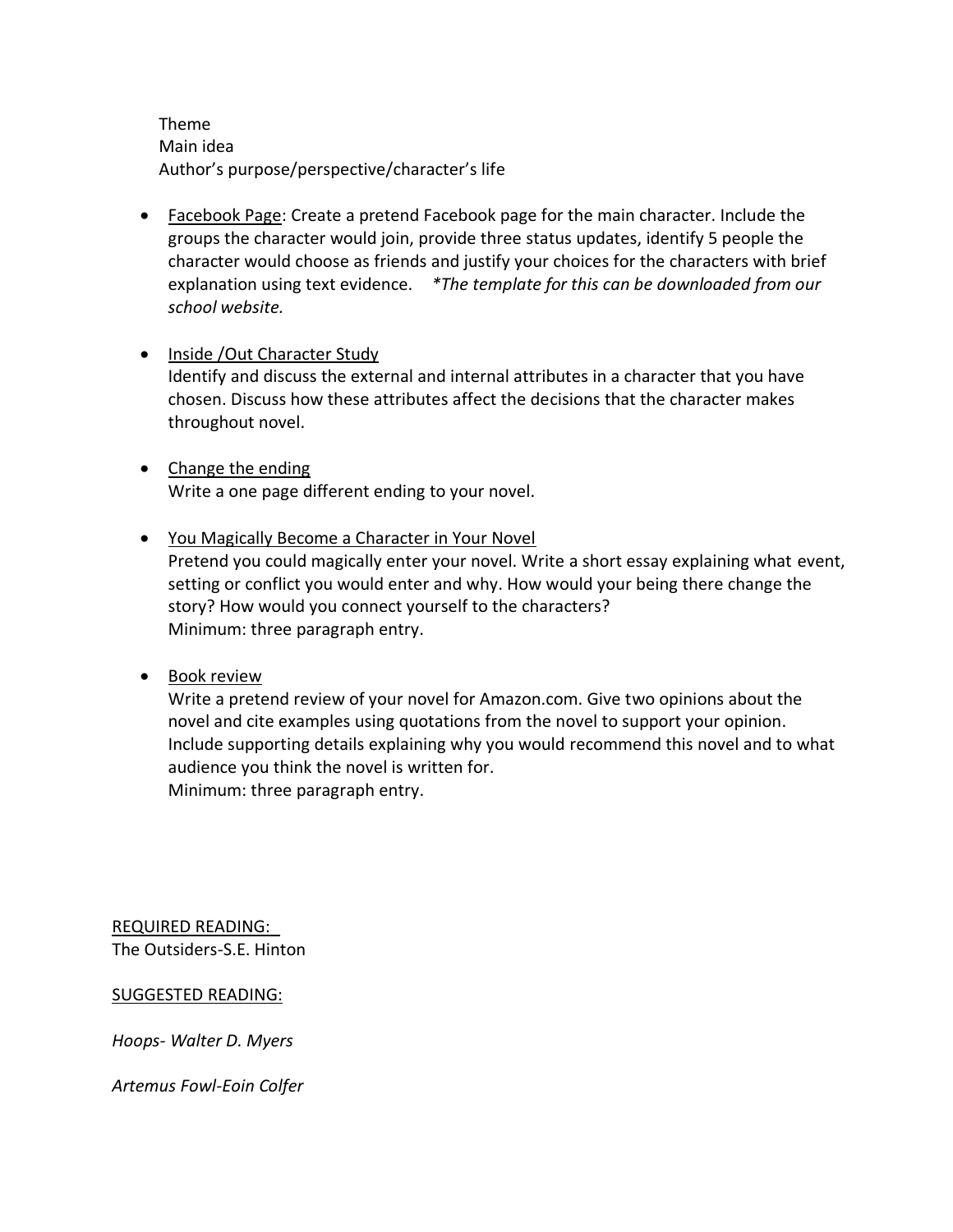*Life as we Knew it-Susan Beth Pfeffer Gregor the Overlander- Suzanne Collins The Lost Conspiracy-Miriam Jensen Hendrix The Maze Runner-James Dashner Treasure Island-Robert Louis Stevenson The Sea of Trolls-Nancy Farmer Hush-Judy Brown Crash-Jerry Spinelli*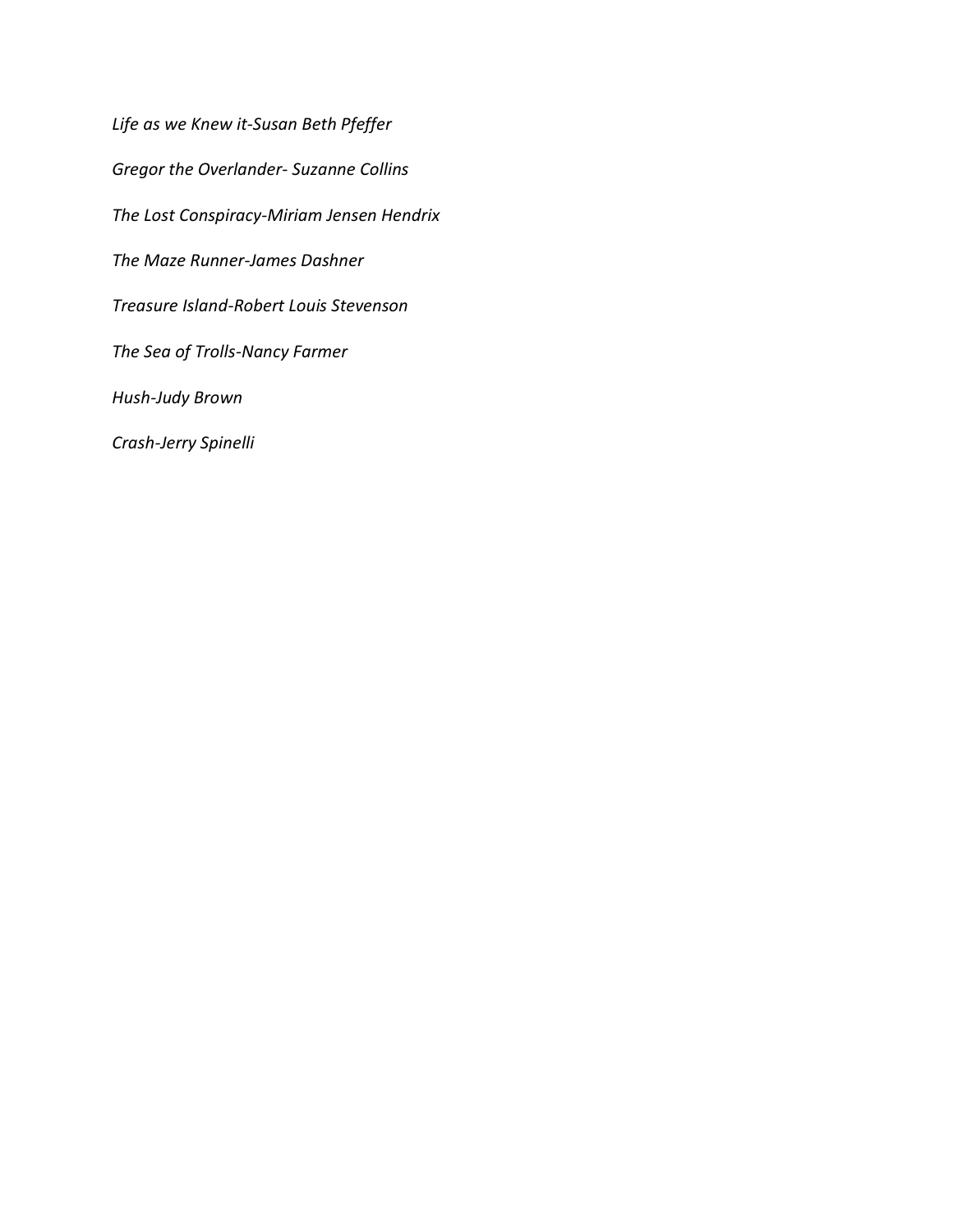As the 2018-19 school year draws to a close, it is my pleasure to present to you our 2019 Summer Reading Assignment. Summer reading is an important activity for your child's intellectual growth and development. It encourages students to continue learning while still providing them with fun and enjoyment. What helps make reading entertaining for children is allowing them the freedom to choose books that speak to their unique interests.

Millville Public Charter School students entering grade 9 are required to read:

The Old Man and the Sea, by Ernest Hemingway (940 lexile)

AND

Treasure Island, Stevenson, Robert Louis (870 lexile).

In approximately five to eight sentences answer each of the questions that follow with direct quotes and page numbers where possible. These will form the basis of an open book in-class essay or paper during the opening weeks of school in the 2018-19 school year. The completed answers are due **Wednesday, September 4th.** 

Happy Reading!

## **SUMMER READING DIRECTIONS:**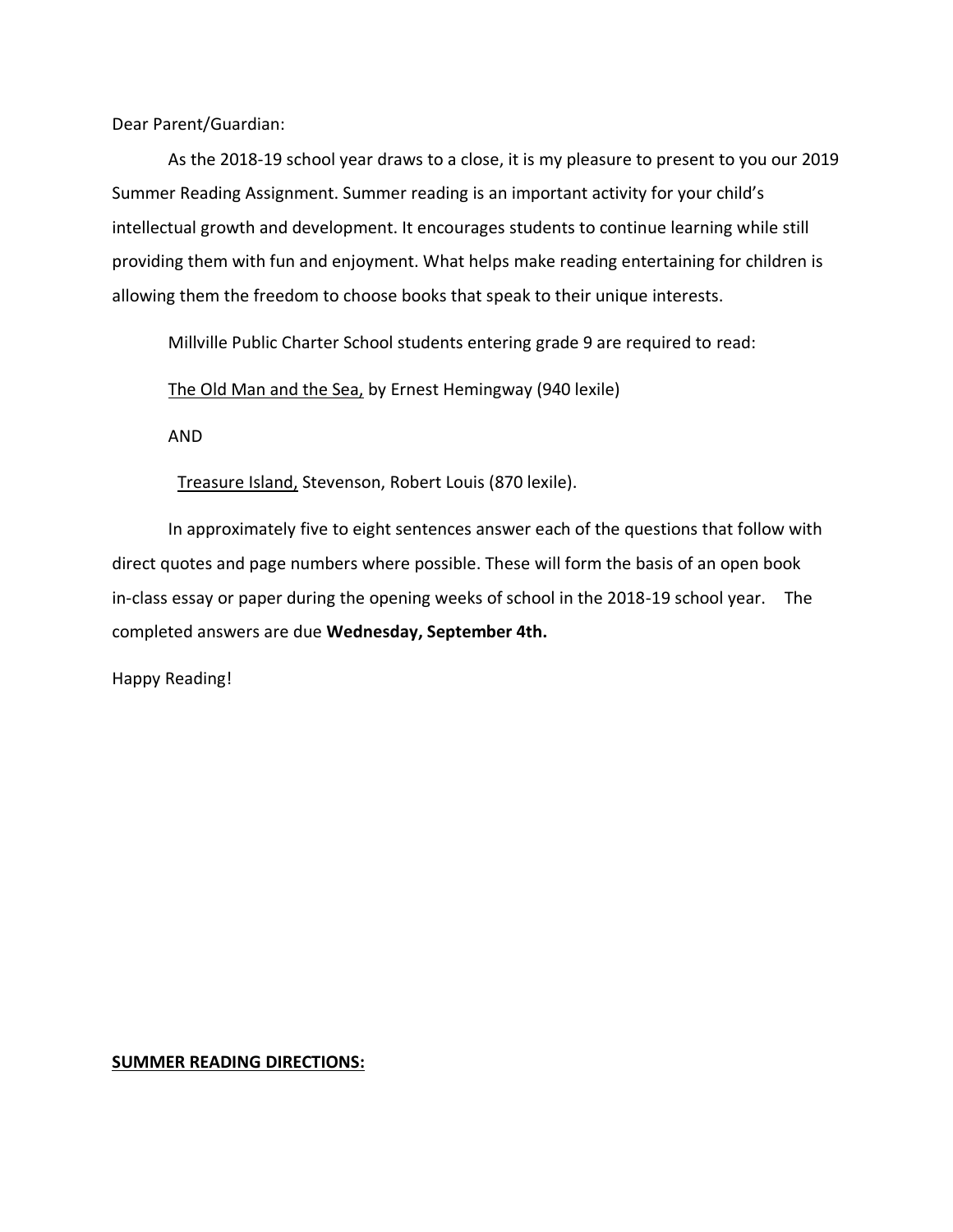1. Please read the following books, The Old Man and the Sea, by Ernest Hemingway (Lexile 940) AND Treasure Island, Stevenson, Robert Louis (Lexile 870). These books can be found at the Millville Public Library at 210 Buck Street as well as surrounding library systems (Vineland and Bridgeton).

2. Complete the following questions in approximately five to eight sentences for EACH text. Answer each of the questions with direct quotes and page numbers where possible. These will form the basis of an open book in-class essay or paper during the opening weeks of school. Bring the completed answers with you to class when instructed. Questions are due **Wednesday, September 4th.** 

# *Remember, the answers you provide will be the basis of your first major grade for the course.*

1. To begin the plot, the protagonist encounters a problem or choice to be made. Describe the problem or the choice. Discuss how the protagonist responds to the dilemma. (Guy, Ender, Santiago, Patty, Jim, Dorian)

2. Motivation: explain why you think the protagonist from question number one acts the way he/she does?

3. Copy a provocative/interesting/important/enjoyable passage (note the page number) and then explain your selection in three to four sentences.

4. After reading the book, make predictions about what could happen next, explaining the reason(s) for your predictions.

5. Explain why you would like to have a particular character as a friend.

6. Examine the values/traits of a character you dislike.

7. What is the novel's setting? Explain why you would or would not like to have lived in the time and place of the novel.

8. Identify a chapter or episode of the novel that you had difficulty understanding. Write one question you had about that part. Discuss the possible answers to that question.

9. What real person or event(s) are you reminded of by the protagonist or another important character or event(s) in the story?

10. Reread your answers to the above questions. In light of those answers, what is your overall evaluation of the book? How does this book compare and contrast with the other you read?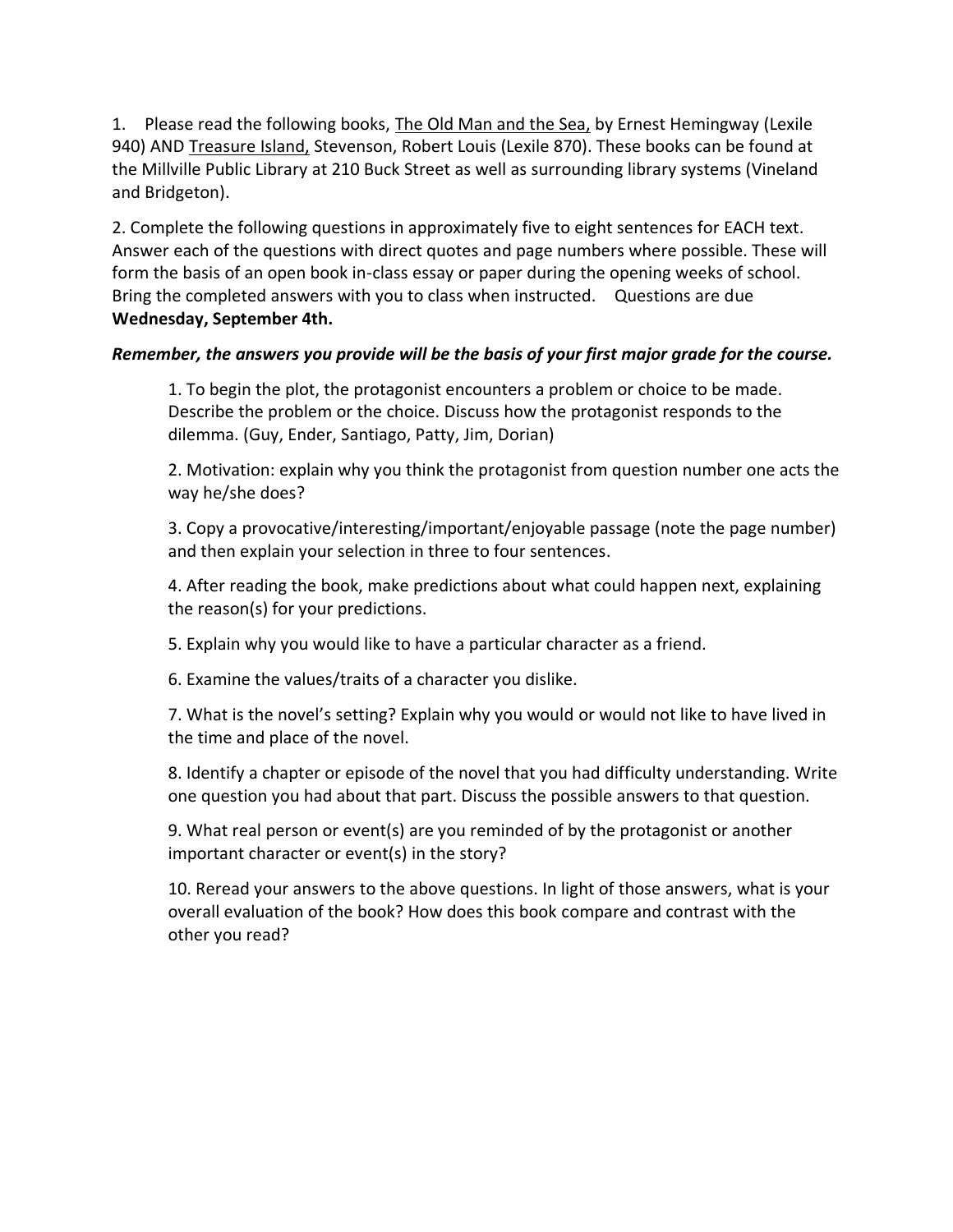As the 2018-19 school year draws to a close, it is my pleasure to present to you our 2019 Summer Reading Assignment. Summer reading is an important activity for your child's intellectual growth and development.

Select any **TWO** of the following novels to complete your summer reading. Answer the questions that are listed below using complete sentences, well-developed paragraphs, and detailed examples with direct quotes and page numbers. Answer these questions in a Word document and save to your computer. Bring the answers with you to your English class on **Wednesday, September 4th.** The responses will form the basis for your first analytical paper. We will discuss **howto piece all of this together** during class.

These books can be found at the Millville Public Library at 210 Buck Street as well as surrounding library systems (Vineland and Bridgeton).

## **Novels**

| McCullers, Carson       | The Member of the Wedding (900 lexile) |
|-------------------------|----------------------------------------|
| Orwell, George          | 1984 (1090 lexile)                     |
| Stevenson, Robert Louis | Dr. Jekyll and Mr. Hyde (1060 lexile)  |
| White, T. H.            | Once and Future King (1080 lexile)     |
| John Knowels            | A Separate Piece (1110 lexile)         |
| Homer                   | The Iliad (1320 lexile)                |